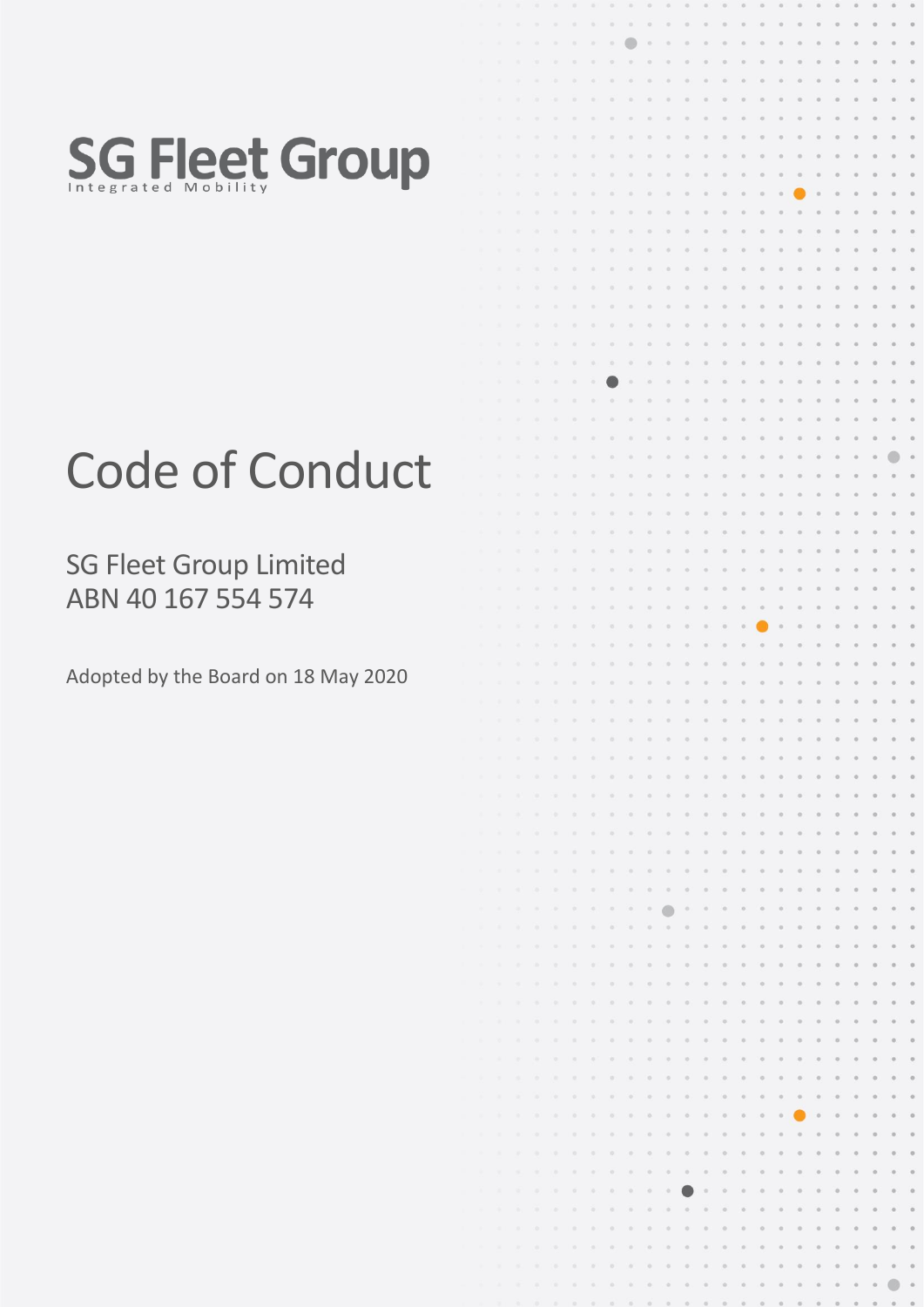Code of Conduct Last revised date: 2020.05.18



18 May 2020

#### Dear Colleague

The success of SG Fleet Group Limited and its subsidiaries ("the Company") is dependent on the knowledge, experience and talent of our employees, the strength of our management team, the quality of our business strategy and our compliance with the highest standards of corporate conduct, ethics and governance. We are constantly working to reinforce and communicate our values to our employees, shareholders, customers, suppliers and the broader community.

The Board of directors believes it is important to provide a clear set of values that emphasise a culture encompassing strong corporate governance, sound business practices and good ethical conduct. The Code of Conduct has been prepared for the guidance and benefit of all people employed, contracted by, associated with, or acting on behalf of the Company.

The Code of Conduct has been adopted as it expresses the core values that drive our behaviour and aspirations:

- Collaboration everyone working together to deliver excellence
- Trust placing respect and integrity at the core of our relationships
- Innovation cultivating the development of innovative ideas to deliver an unparalleled customer experience
- Excellence we are accountable in the pursuit of excellence

You are required to read and be familiar with the Code of Conduct. The Board of directors will adhere to the values and standards in the Code of Conduct and expect all employees to do the same. By doing so, we can be proud of our individual and collective achievements, and ensure that the Company maintains a reputation for the highest standards of business conduct, professionalism and integrity.

We appreciate your support.

Yours sincerely

Robbie Blau Chief Executive Officer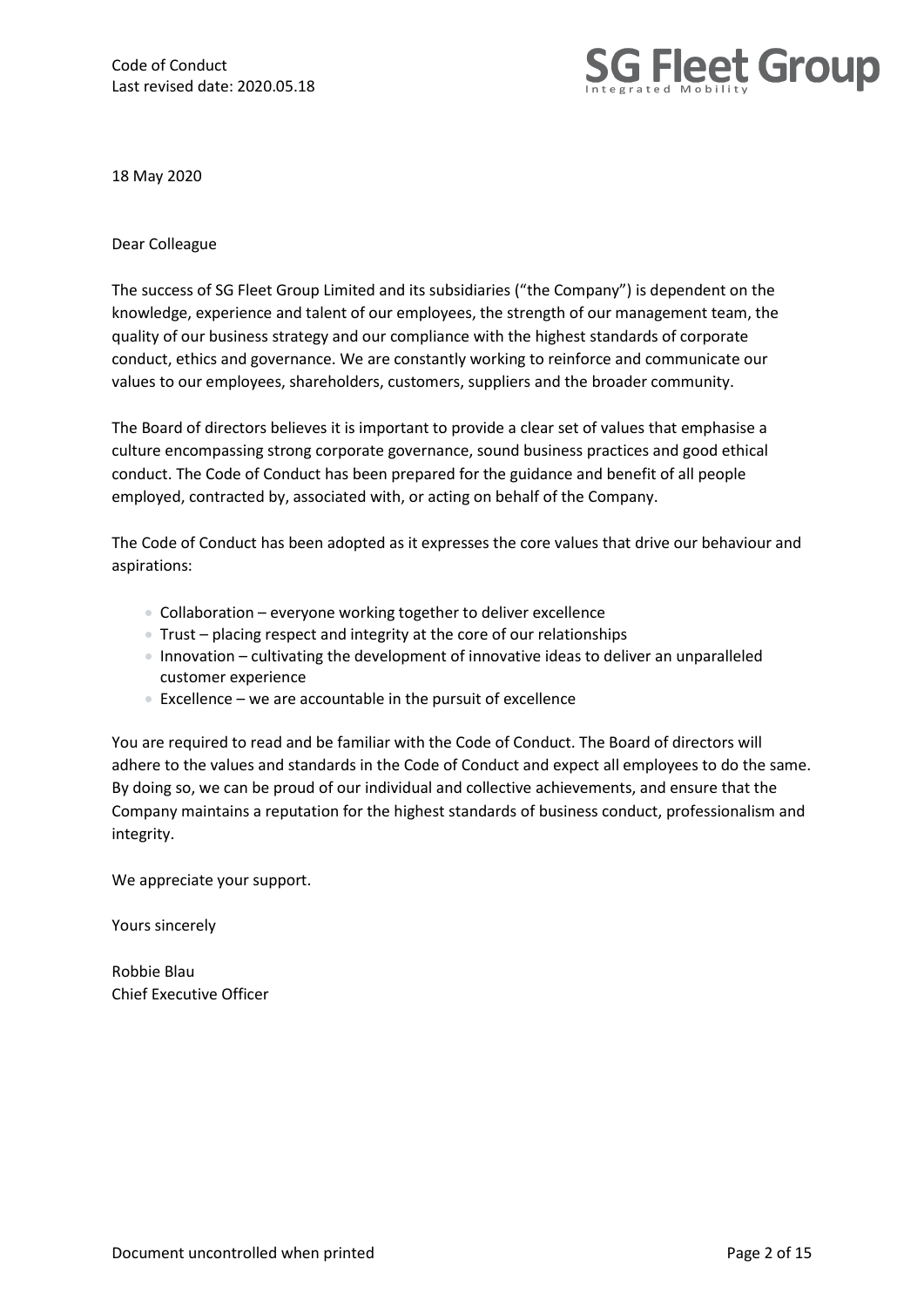

# **Table of Contents**

| 1. |      |                                                                     |  |
|----|------|---------------------------------------------------------------------|--|
| 2. |      |                                                                     |  |
| 4. |      |                                                                     |  |
| 5. |      |                                                                     |  |
| 6. |      |                                                                     |  |
|    |      |                                                                     |  |
| 1. |      |                                                                     |  |
| 2. |      |                                                                     |  |
| 3. |      |                                                                     |  |
|    | 3.1. |                                                                     |  |
|    | 3.2. |                                                                     |  |
|    | 3.3. |                                                                     |  |
|    | 3.4. |                                                                     |  |
|    | 3.5. |                                                                     |  |
|    | 3.6. | Outside memberships, directorships, employment and public office 10 |  |
|    |      |                                                                     |  |
|    | 3.7. |                                                                     |  |
| 4. |      |                                                                     |  |
| 5. |      |                                                                     |  |
| 6. |      |                                                                     |  |
| 7. |      |                                                                     |  |
|    | 7.1. |                                                                     |  |
|    | 7.2. |                                                                     |  |
|    | 7.3. |                                                                     |  |
|    | 7.4. |                                                                     |  |
|    | 7.5. |                                                                     |  |
|    | 7.6. |                                                                     |  |
| 8. |      |                                                                     |  |
|    | 8.1. |                                                                     |  |
|    | 8.2. |                                                                     |  |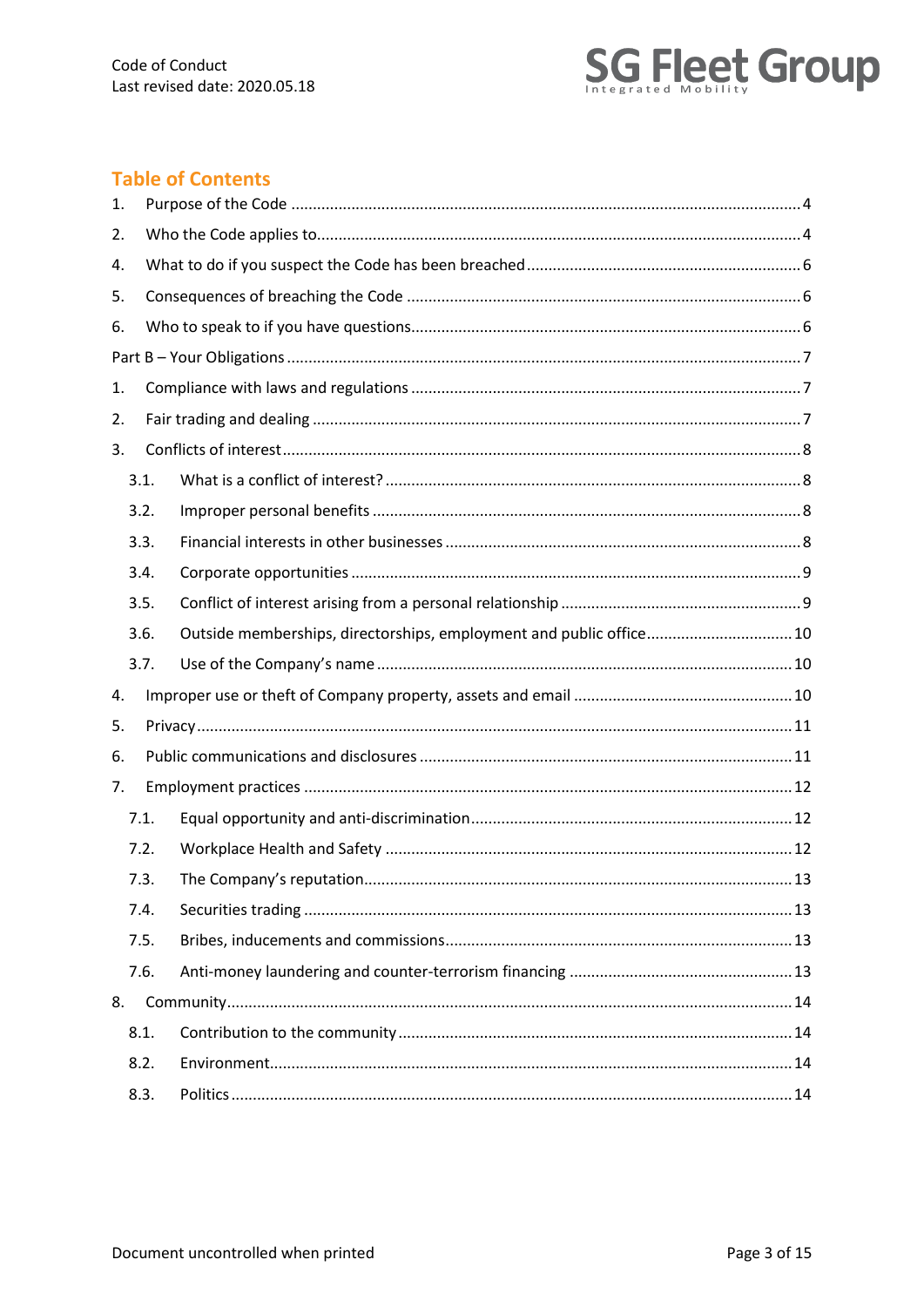

# Part A – scope and application

# <span id="page-3-0"></span>**1. Purpose of the Code**

The Company is committed to a high level of integrity and ethical standards in all business practices. Employees must conduct themselves in a manner consistent with current community and the Company's standards and in compliance with all relevant legislation.

The Code of Conduct outlines how the Company expects its representatives to behave and conduct business in the workplace on a range of issues. It includes legal compliance and guidelines on appropriate ethical standards.

The objective of the Code of Conduct is to:

- provide a benchmark for professional behaviour throughout the Company;
- support the Company's business reputation and corporate image within the community; and
- make directors and employees aware of the consequences if they breach the policy.

We regularly monitor and test our policies under this Code of Conduct to ensure our commitments remain relevant, effective and consistent with our stakeholders' expectations. While the Code of Conduct is designed to ensure the Company delivers on its commitment to corporate responsibility and sustainable business practice, it does not create any rights for any employee, client, customer, supplier, competitor, security holder or any other person or entity.

# <span id="page-3-1"></span>**2. Who the Code applies to**

All employees of the Company must comply with the Code of Conduct. A reference to 'employees' includes temporary employees, contractors and the Company's directors.

The Code of Conduct applies to all business activities with suppliers, contractors, customers, shareholders and employees in Australia and overseas.

Responsibility lies with every person covered by the Code of Conduct to conduct themselves in accordance with the Code of Conduct.

Some employees may also have additional responsibilities relating to the Code of Conduct (see below).

| Position                   | <b>Responsibility</b>                                |
|----------------------------|------------------------------------------------------|
| <b>Employee/Contractor</b> | It is the employee's/contractor's responsibility to: |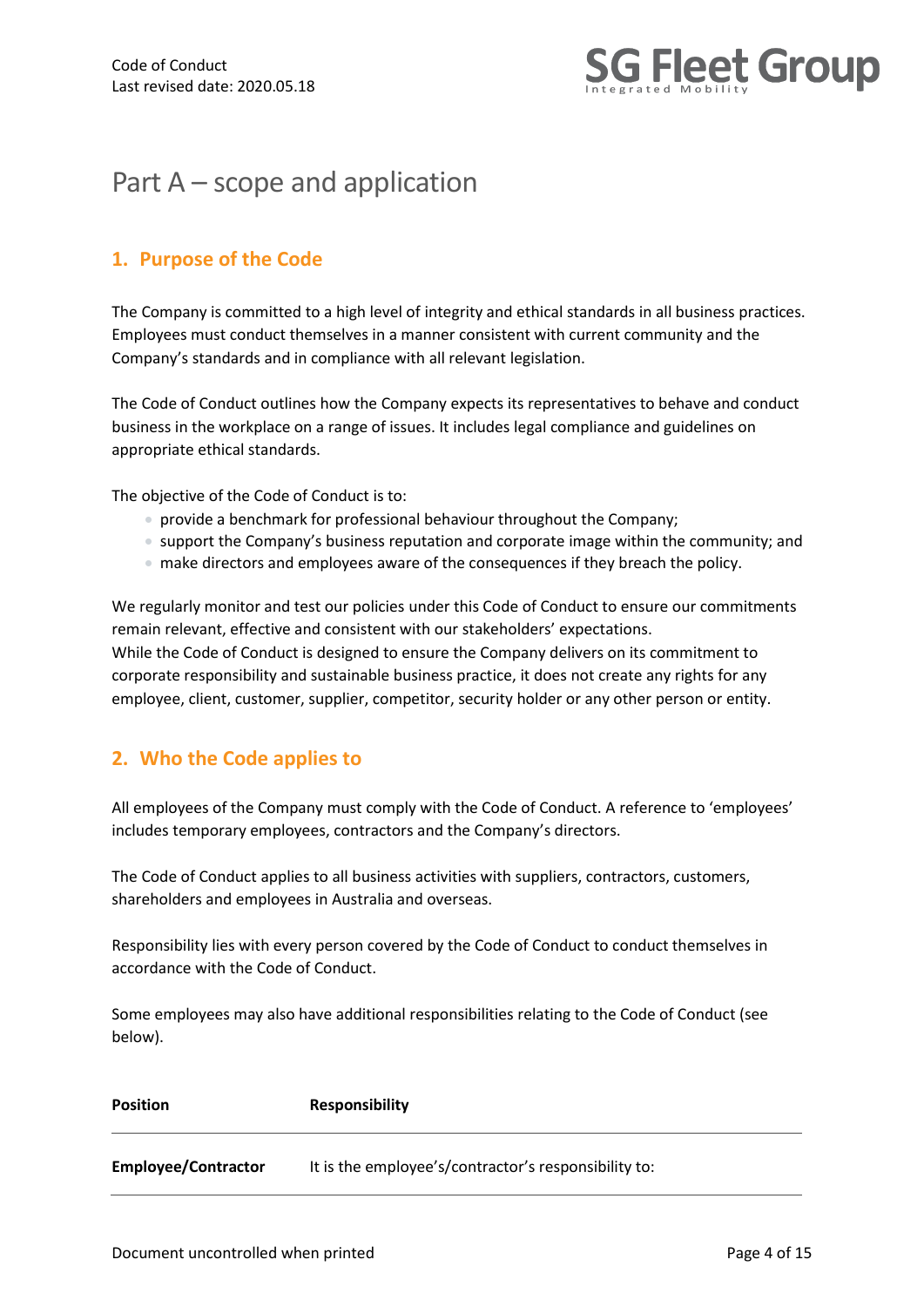

| <b>Position</b>                                | <b>Responsibility</b>                                                                                                                                                                                 |  |  |  |  |  |  |  |
|------------------------------------------------|-------------------------------------------------------------------------------------------------------------------------------------------------------------------------------------------------------|--|--|--|--|--|--|--|
|                                                | comply with the Code of Conduct;                                                                                                                                                                      |  |  |  |  |  |  |  |
|                                                | act at all times in the best interests of the Company, with strict<br>integrity and according to legal and approved Company business<br>practices; and                                                |  |  |  |  |  |  |  |
|                                                | raise any concerns or issues with their Manager.                                                                                                                                                      |  |  |  |  |  |  |  |
| <b>Manager</b>                                 | It is a Manager's additional responsibility to:                                                                                                                                                       |  |  |  |  |  |  |  |
|                                                | communicate the Code of Conduct to employees and<br>contractors;                                                                                                                                      |  |  |  |  |  |  |  |
|                                                | take a leadership role in observing and promoting the behaviour<br>$\circ$<br>and standards in the Code of Conduct and related policies; and                                                          |  |  |  |  |  |  |  |
|                                                | take immediate action where an employee reports a potential<br>breach of the Code of Conduct, or where the Manager observes<br>a potential breach.                                                    |  |  |  |  |  |  |  |
| <b>Human Resources</b>                         | It is the responsibility of Human Resources to:                                                                                                                                                       |  |  |  |  |  |  |  |
|                                                | conduct preliminary investigations in relation to potential<br>breaches of the Code;                                                                                                                  |  |  |  |  |  |  |  |
|                                                | review and recommend updates of the Code of Conduct and<br>related policies as required; and                                                                                                          |  |  |  |  |  |  |  |
|                                                | conduct regular training on the Code of Conduct for employees.                                                                                                                                        |  |  |  |  |  |  |  |
| Audit, Risk and<br><b>Compliance Committee</b> | It is the responsibility of the Audit, Risk and Compliance Committee<br>to:                                                                                                                           |  |  |  |  |  |  |  |
|                                                | review and discuss with management the overall adequacy and<br>$\begin{array}{c} \circ \\ \circ \end{array}$<br>effectiveness of the Company's legal, regulatory and ethical<br>compliance programs;  |  |  |  |  |  |  |  |
|                                                | review the Company's policies and culture with respect to the<br>establishment and observance of appropriate ethical standards<br>(including the Code of Conduct); and                                |  |  |  |  |  |  |  |
|                                                | review the procedures the Company has in place to ensure<br>$\qquad \qquad \circ$<br>compliance with laws and regulations (particularly those which<br>have a major potential impact on the Company). |  |  |  |  |  |  |  |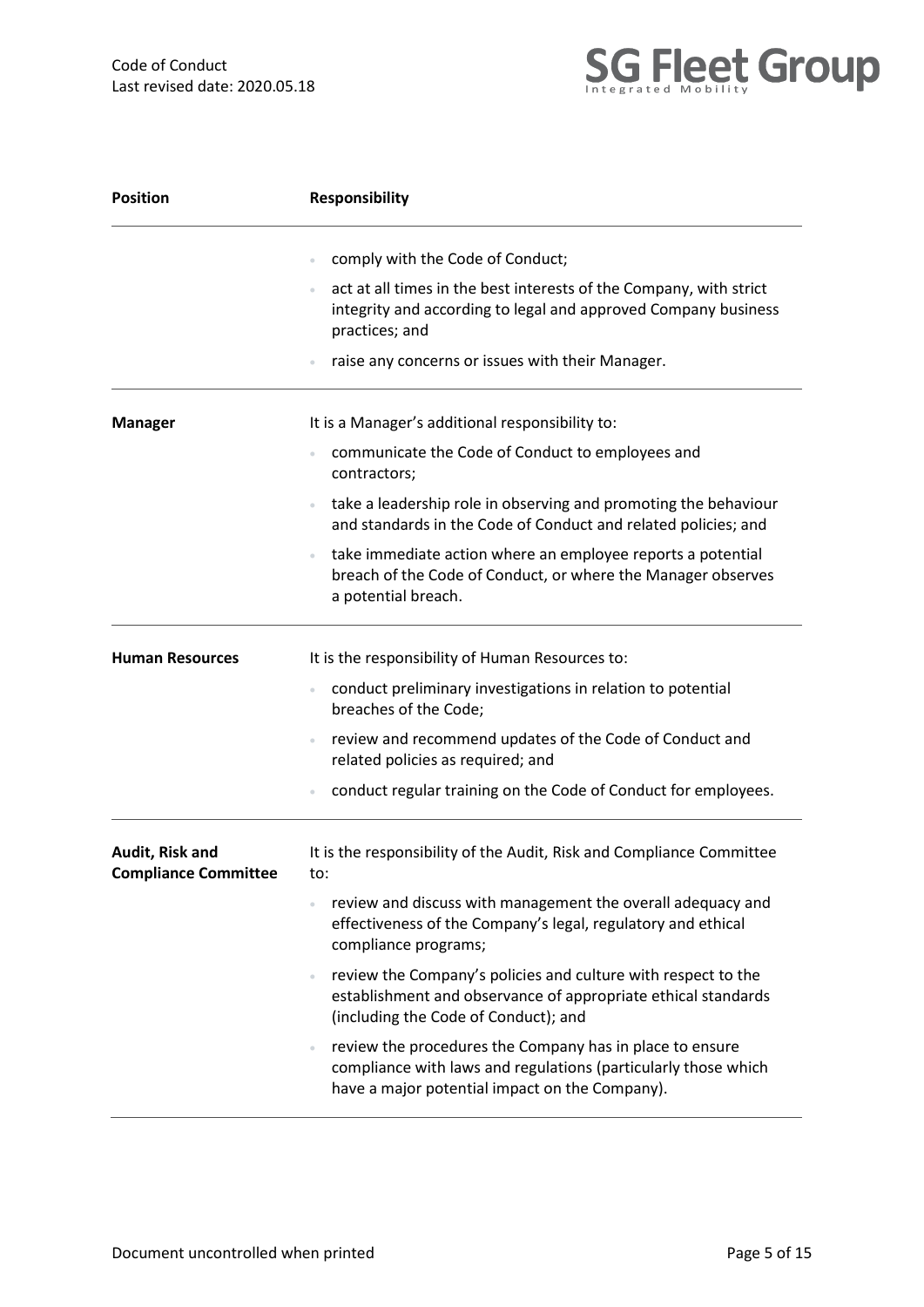

# **3. How the Code interacts with other policies**

The Code of Conduct should be read in conjunction with all other relevant policies including:

- [Continuous Disclosure Policy;](http://investors.sgfleet.com/Investors/?page=Policies---Practices)
- [Dealing in Securities Policy;](http://investors.sgfleet.com/Investors/?page=Policies---Practices)
- [Whistleblowing Policy;](http://investors.sgfleet.com/Investors/?page=Policies---Practices)
- [Anti-Bribery and Corruption Policy;](http://investors.sgfleet.com/Investors/?page=Policies---Practices)
- Anti-Money Laundering and Counter-Terrorism Financing Program; and
- the Company's Privacy policies.

Copies of the Company's policies are available on the Company's intranets, the corporate website or by contacting the compliance team.

The Company continually assesses and upgrades its policies and procedures to ensure compliance with corporate governance requirements. You will be notified of any material changes to the policies and procedures that are relevant to your role.

# <span id="page-5-0"></span>**4. What to do if you suspect the Code has been breached**

You are encouraged to report any behaviour or situation which you genuinely believe breaches or potentially breaches the Code of Conduct, policies or the law to your Manager, a Whistleblower Protection Officer or the STOPline Whistleblower Hotline, according to the Company's *Whistleblowing Policy*.

# <span id="page-5-1"></span>**5. Consequences of breaching the Code**

It should be clearly understood that any breach of the Code of Conduct may result in disciplinary action or other penalties including, dismissal or termination of the contract or engagement depending on the nature of the breach.

The Company will act objectively and in accordance with any applicable provisions or requirements in an employment contract.

The Company reserves the right to inform the appropriate authorities where it is considered that there has been criminal activity or an apparent breach of the law.

# <span id="page-5-2"></span>**6. Who to speak to if you have questions**

The Code of Conduct does not include:

- every ethical issue that an employee might face; nor
- every law and policy that applies to the Company.

In representing the Company, you are expected to act in a manner consistent with the Company's key values, namely: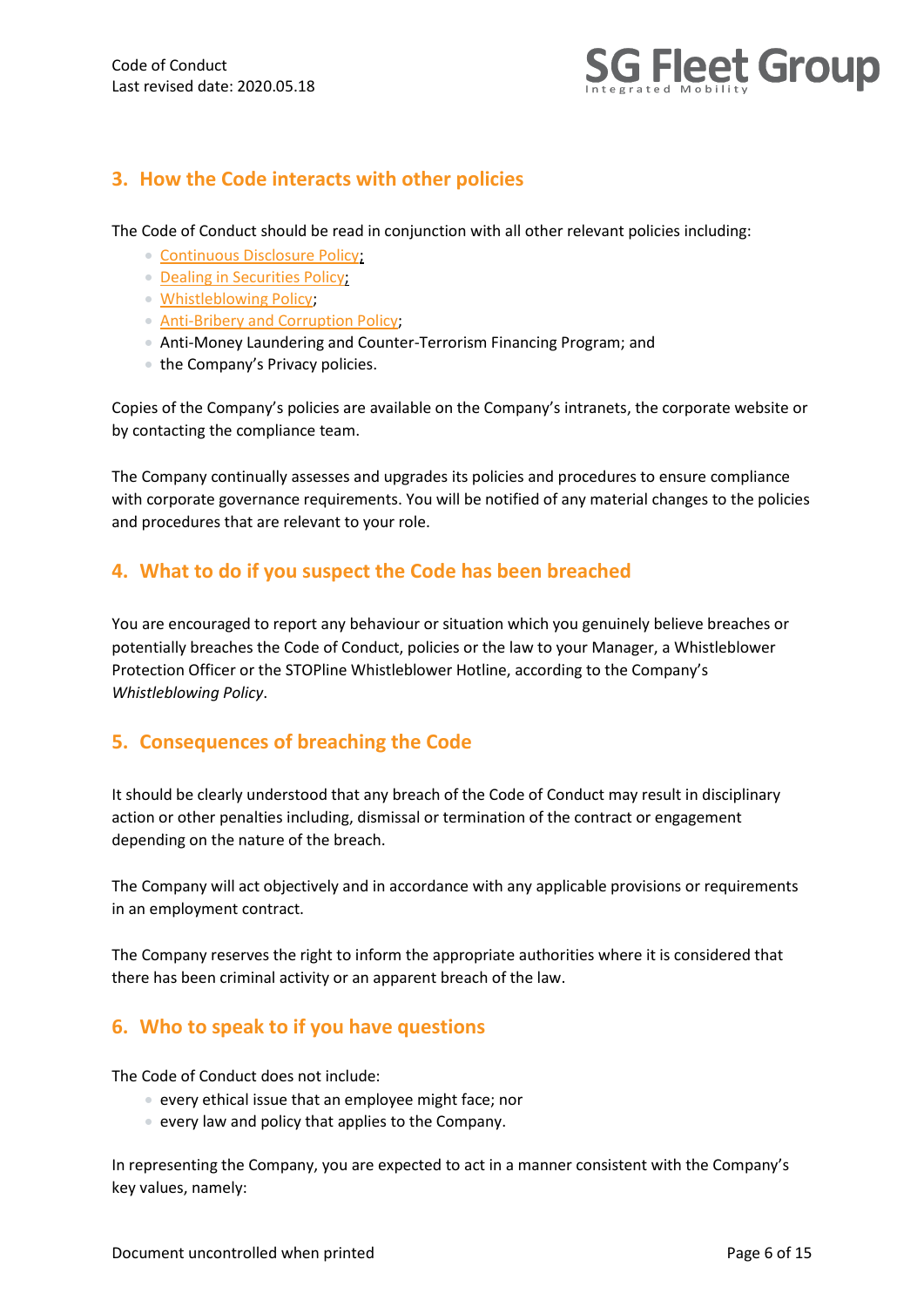

- focus on delivering excellence to our clients;
- always act in a trustworthy manner, affirming our integrity;
- reward initiative, leadership and innovation;
- encourage mutual respect, collaboration and knowledge sharing;
- foster a culture of ownership and accountability and recognise the contribution and importance of each employee; and
- provide a positive and dynamic workplace environment, placing importance on the achievement of work/life balance.

If you have any questions regarding the Code of Conduct or any of the Company's policies at any time, you should contact your Manager or Human Resources.

Similarly, if you believe that the application of the Code of Conduct in a particular circumstance would be inappropriate or detrimental to the Company, you must contact Human Resources to ask for clarification or request that an exception be made.

# <span id="page-6-0"></span>Part B – Your Obligations

# <span id="page-6-1"></span>**1. Compliance with laws and regulations**

You should be aware of, and comply with, your duties and obligations under all laws and regulations relating to your work.

We encourage you to:

- actively understand the laws which affect or relate to the Company's operations;
- undertake or attend training required by the Company to maintain your knowledge of the laws and regulations, as well as to increase your awareness of relevant legal and industry developments. In some cases, including with respect to Anti-Money Laundering and Counter-Terrorism Financing, you are required to undertake this training to enable the Company to comply with its legal obligations; and
- interpret the law in a way which reinforces the Company's reputation for integrity.

If you have a question as to whether particular laws apply or how they may be interpreted, please contact in-house legal counsel.

# <span id="page-6-2"></span>**2. Fair trading and dealing**

The Company aims to maintain a high standard of ethical behaviour in conducting business and to behave with integrity in all dealings with customers, shareholders, government, employees, suppliers and the community.

When dealing with others, you must:

• perform your duties in a professional manner;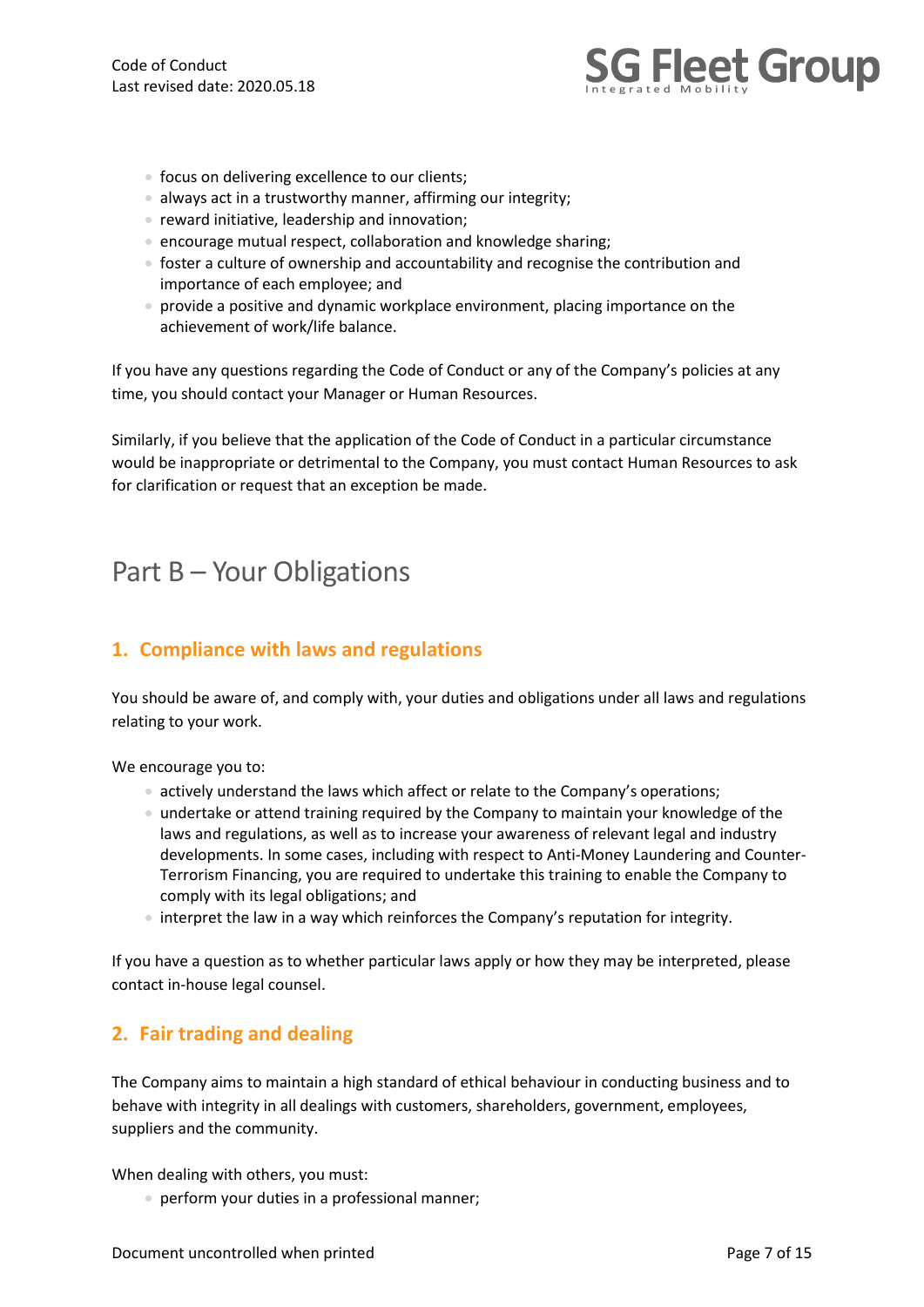

- act with the utmost integrity and objectivity; and
- strive at all times to enhance the Company's reputation and performance.

You are encouraged to familiarise yourself with the legal requirements applying to fair trading and dealing, and to undertake training or attend seminars to develop and maintain your knowledge so that you can act in accordance with those requirements.

If you have a question or wish to report a breach of fair dealing requirements, please contact inhouse legal counsel.

# <span id="page-7-0"></span>**3. Conflicts of interest**

You are responsible for notifying the Company of any conflicts of interest (actual or potential). If you are concerned that you may have a conflict of interest you should disclose that interest and discuss the matter with your Manager or Human Resources.

#### <span id="page-7-1"></span>**3.1.What is a conflict of interest?**

A conflict of interest exists where loyalties are divided.

You may have a conflict of interest if, in the course of your employment or engagement with the Company:

- any of your decisions lead to an improper gain or benefit to you or your associate; or
- your personal interests, the interests of an associate, or relative, or obligation to some other person or entity, conflict with your obligation to the Company.

The following are some common examples that illustrate actual or apparent conflicts of interest that you must avoid. The examples are intended to be a guide only.

#### <span id="page-7-2"></span>**3.2.Improper personal benefits**

Conflicts of interest can arise when you or a member of your family receive improper personal benefits as a result of your position. You and your relatives should not give unreasonable gifts to, or receive unreasonable gifts from, the Company's customers or suppliers or others with whom the Company interacts.

We encourage you not to accept a gift (of any kind or value) in circumstances where your business judgment might appear to have been compromised, or where you or the Company would be embarrassed if the gift was made public.

Read and become familiar with the Company's detailed Anti-Bribery and Corruption Policy. If you are in doubt as to the appropriateness of a gift, please check with Human Resources.

#### <span id="page-7-3"></span>**3.3.Financial interests in other businesses**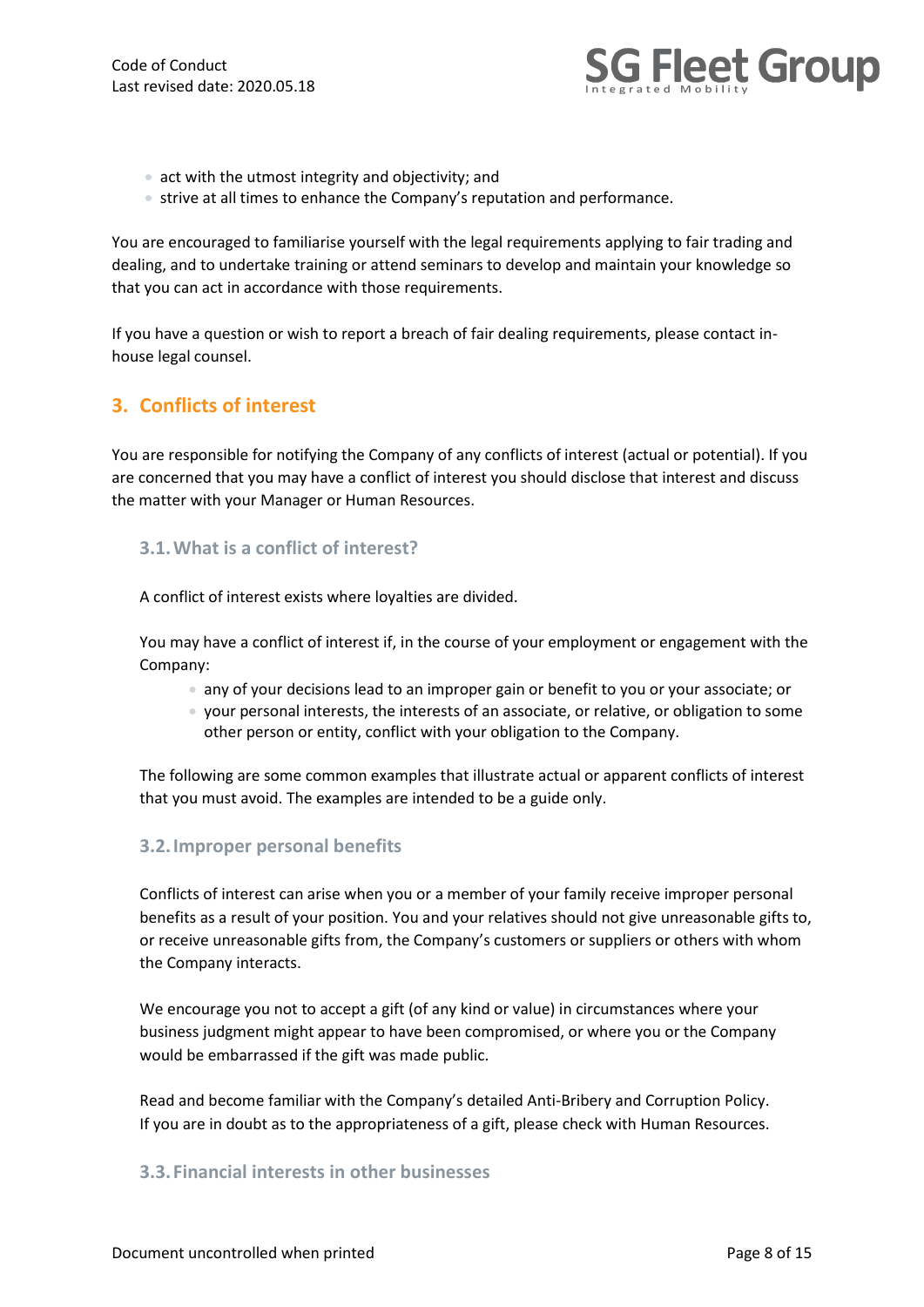

You should avoid having a significant ownership interest or personal financial interest in any other enterprise if that interest compromises or appears to compromise your loyalty to the Company.

You must disclose all personal financial interests that you or members of your family have in organisations which have established, or are attempting to establish, a business relationship with the Company or which compete with the Company.

Personal financial interests include, among other things, interests resulting from the following relationships:

- officer, director, employee or independent contractor;
- ownership of shares or other equity interest;
- debtor or creditor (other than in respect of personal financing arrangements with a recognised financial institution, such as mortgages); or
- lessee or lessor.

Ownership of less than one percent of the common or ordinary shares in an entity is not normally considered a conflict.

If you have any doubt about personal financial interests, please contact Human Resources.

#### <span id="page-8-0"></span>**3.4.Corporate opportunities**

You must not take advantage of property, information, or other opportunities arising from your position in the Company.

For example, if you learn of a business or investment opportunity through the use of corporate property or information or your position within the Company, you should only participate in the business or make the investment with written approval from the Company Secretary or General Counsel. As a general principle, you should only participate in a joint venture, partnership or other business arrangement with the Company with written approval from the Company Secretary or General Counsel.

#### <span id="page-8-1"></span>**3.5.Conflict of interest arising from a personal relationship**

Employees who have the responsibility for or authority to affect the careers or employment of other employees should perform their functions free from any conflict of interest arising from a personal relationship.

For example, a conflict of interest will arise from a personal relationship if you have a family, business or personal relationship (including a personal financial interest, sharing living quarters or a romantic relationship) with any other employee within the Company and that relationship causes, or might reasonably be anticipated to cause, an inability on your part or their part to perform responsibilities objectively and impartially as far as the other party to the relationship is concerned.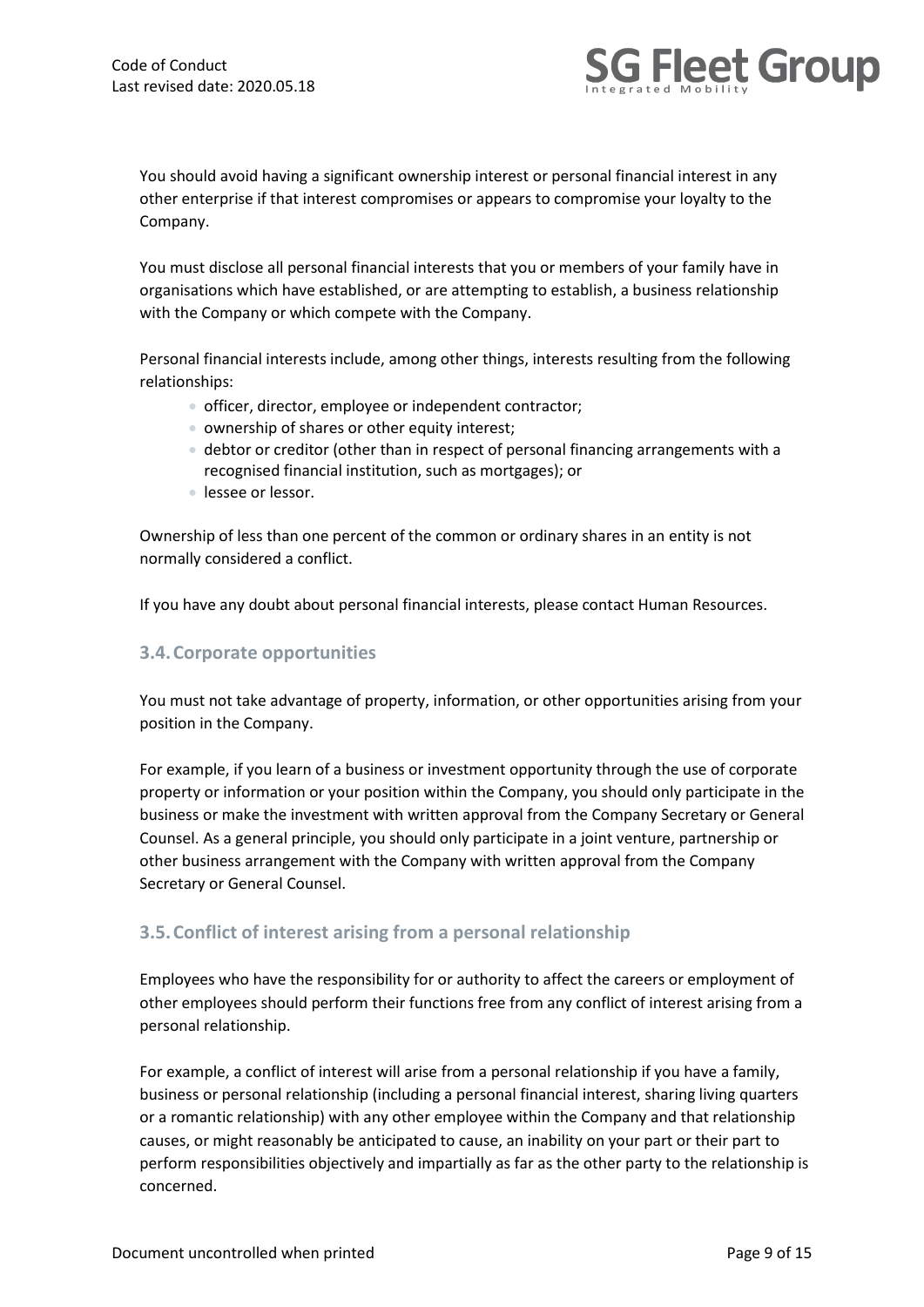

You must disclose any conflict of interest arising from a personal relationship to Human Resources. Such disclosures will be treated confidentially.

#### <span id="page-9-0"></span>**3.6.Outside memberships, directorships, employment and public office**

The Company supports involvement of its employees in community activities and professional organisations. However, outside employment or activity must not conflict with an employee's ability to properly perform their work for the Company, nor create a conflict (or the appearance of a conflict) of interest.

Before accepting outside employment or a position on the board of directors of another company or non-profit organisation, you must carefully evaluate whether the position could cause, or appear to cause, a conflict of interest. If there is any question, please contact either the Company Secretary or General Counsel.

You must also obtain prior written consent from the Company Secretary or General Counsel where the proposed employment or position relates to an outside organisation that has or seeks to have a business relationship with the Company or competes with services provided by the Company. In the case of the directors of the Board of the Company each director must obtain approval from the Chairman of the Board prior to accepting a position on the board of directors of another company or not-for-profit organisation.

You may accept public office or serve on a public body in your individual private capacity, but not as a representative of the Company If such public office would require time away from work, you must comply with the Company policies regarding leave of absence and absenteeism.

#### <span id="page-9-1"></span>**3.7.Use of the Company's name**

It is Company policy to make available to all employees any discounts with suppliers or other businesses that may be passed on to employees. However, you may not use the Company's name or purchasing power to obtain personal discounts or rebates unless the discounts or rebates are made available to all employees.

# <span id="page-9-2"></span>**4. Improper use or theft of Company property, assets and email**

You are responsible for protecting any the Company property and assets that are under your control and you should safeguard them from loss, theft and unauthorised use. Company property and assets includes cash, securities, business plans, third party information, intellectual property (including computer programs, software, models and other items), confidential information, office equipment and supplies.

You must not:

• use Company assets for any unlawful purpose or unauthorised personal benefit;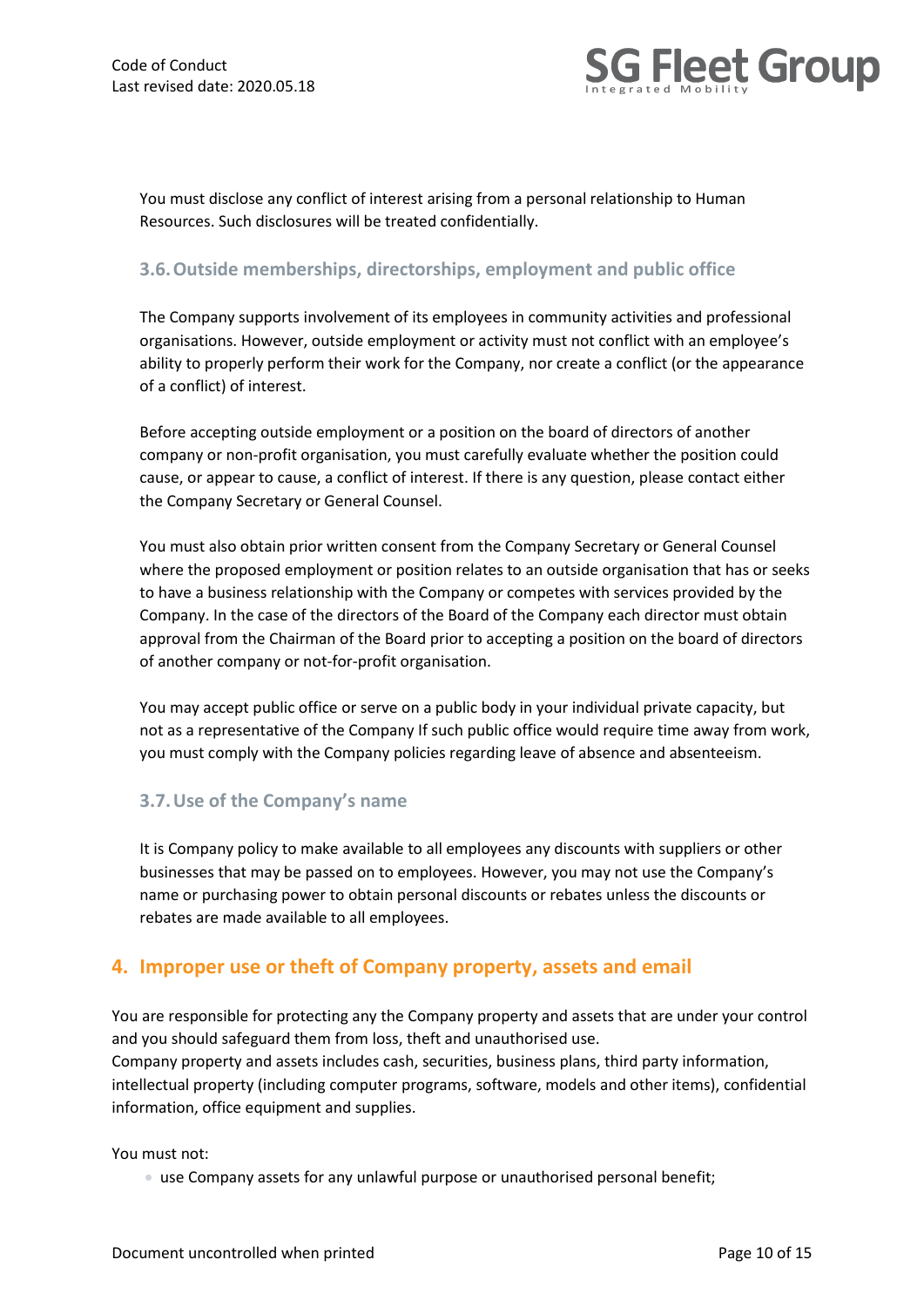

- remove Company property and documents from official premises without a good and proper reason. If required to be removed, they should be stored in a secure manner and covered by appropriate insurances; and
- make improper disclosure, including inadvertent or careless disclosure, of competitive business strategies and plans, special methods of operation and other information that is of competitive value to the Company. If you are unsure whether information is of a confidential nature, seek advice from your senior manager before disclosure.

As set out in the Company's Social Media Policy and Computer Network Usage and Information Security Policy, you are encouraged to use common sense and observe standards of good taste regarding content and language when creating documents that may be retained by the Company or a third party. The Company electronic communications systems should not be used to access or post material that violates the Company policies or any laws or regulations. Personal non-business use of the Company's electronic communications systems must also be consistent with the Computer Network Usage and Information Security Policy. Ensure that you are aware of the requirements of and act in accordance with the Social Media Policy and Computer Network Usage and Information Security Policy.

## <span id="page-10-0"></span>**5. Privacy**

The Company respects your privacy and the privacy of others.

You should familiarise yourself with, and comply with:

- the privacy laws applicable to your jurisdiction; and
- the Company's privacy policies which detail the appropriate use of personal information.

If you have any questions in relation to privacy, please contact in-house legal counsel.

If you become aware, or suspect, that a breach of privacy has occurred, you must immediately alert your line manager in the first instance and follow the processes set out in the Company's Data Breach Response Procedure, which can be found on the intranet.

# <span id="page-10-1"></span>**6. Public communications and disclosures**

You are responsible for the integrity of the information, reports and records under your control and you are expected to exercise the highest standard of care in preparing materials for public communications.

Those documents and materials should:

- comply with any applicable legal requirements;
- fairly and accurately reflect the transactions or occurrences to which they relate;
- not contain any false or intentionally misleading information, nor intentionally misclassify information; and
- be in reasonable detail and recorded in the proper account and in the proper accounting period.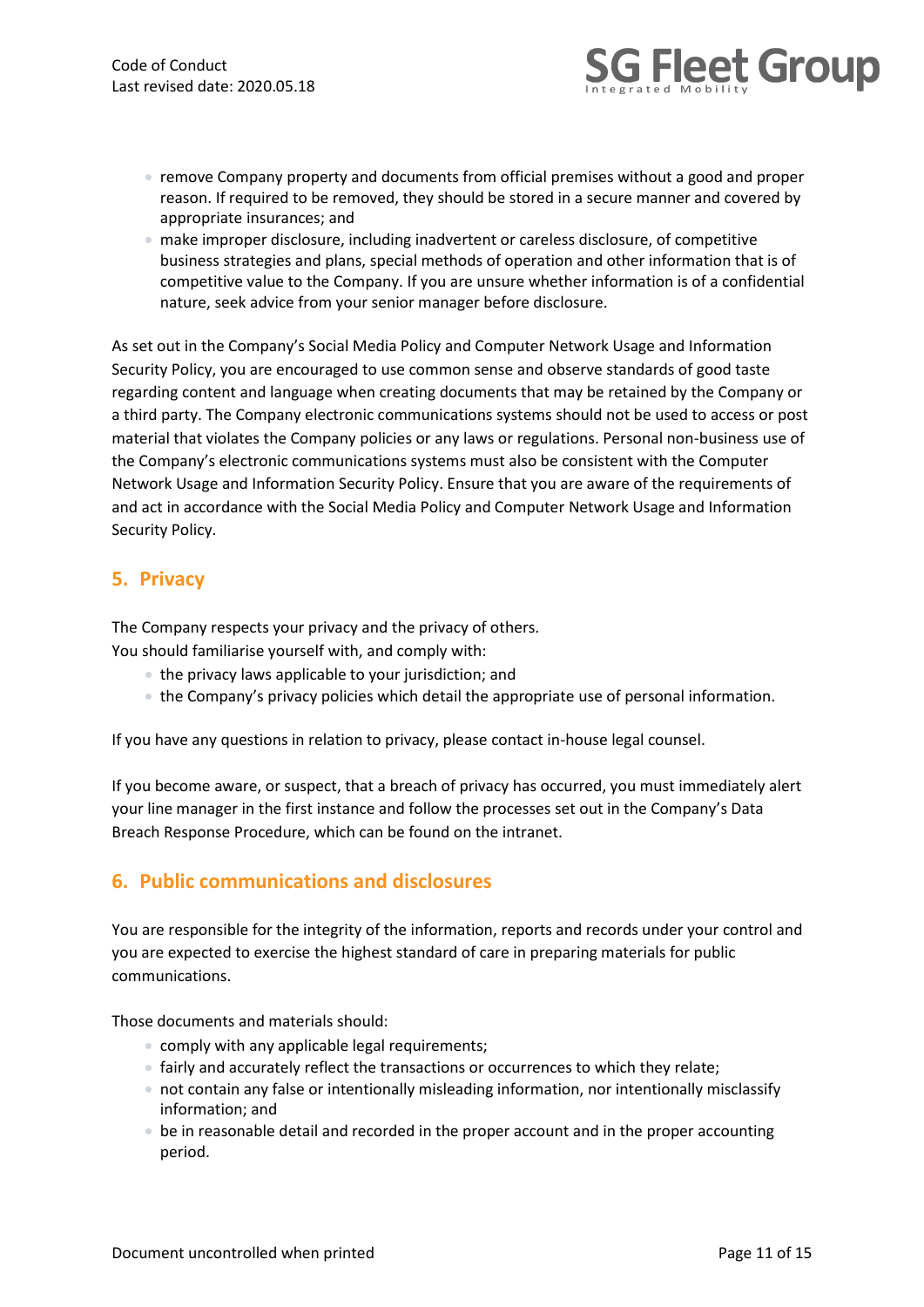

Media statements and official announcements may only be made by persons authorised under the Continuous Disclosure Policy and Attachment 3 of the Continuous Disclosure Policy, the Media Relations Policy. If you receive a request for information and you are not authorised to respond to the enquiry, refer the request to the Corporate Services & Investor Relations Executive. Unless the CEO has given prior written consent, the Company employees and associated parties must not participate in public forum discussions (including internet based forums) where the subject matter is related to the Company, its competitors or the industry in which the Company operates.

The Company has adopted the Continuous Disclosure Policy as a means of ensuring compliance with its disclosure and communication obligations under the Corporations Act 2001 (Cth) and the ASX Listing Rules. The aim of the Continuous Disclosure Policy is to keep the market fully informed of information that may have a material effect on the price or value of the Company's securities, and to correct any material mistake or misinformation in the market.

Ensure that you are aware of the requirements of the Continuous Disclosure Policy and, if it applies to you, you must act in accordance with the policy.

# <span id="page-11-0"></span>**7. Employment practices**

#### <span id="page-11-1"></span>**7.1.Equal opportunity and anti-discrimination**

The Company is committed to:

- equal employment opportunity;
- compliance with the letter and spirit of a full range of fair employment practices and anti-discrimination laws; and
- a workplace free from any kind of discrimination, harassment or intimidation of employees.

The Company's Equal Opportunity Policy can be found on the intranet. All employees of the Company are expected to be familiar with this policy.

The Company will promptly investigate all allegations of harassment, bullying, victimisation or discrimination and will take appropriate corrective action. Retaliation against individuals for raising claims of harassment or discrimination will not be tolerated.

#### <span id="page-11-2"></span>**7.2.Workplace Health and Safety**

The Company is committed to maintaining a healthy and safe working environment for its employees. All appropriate laws and internal regulations (including workplace health and safety laws) should be fully complied with. All people have obligations to assist in ensuring that this situation is maintained at all times.

Misusing controlled substances or alcohol or selling, manufacturing, distributing, possessing, using or being under the influence of illegal drugs on the job will not be tolerated.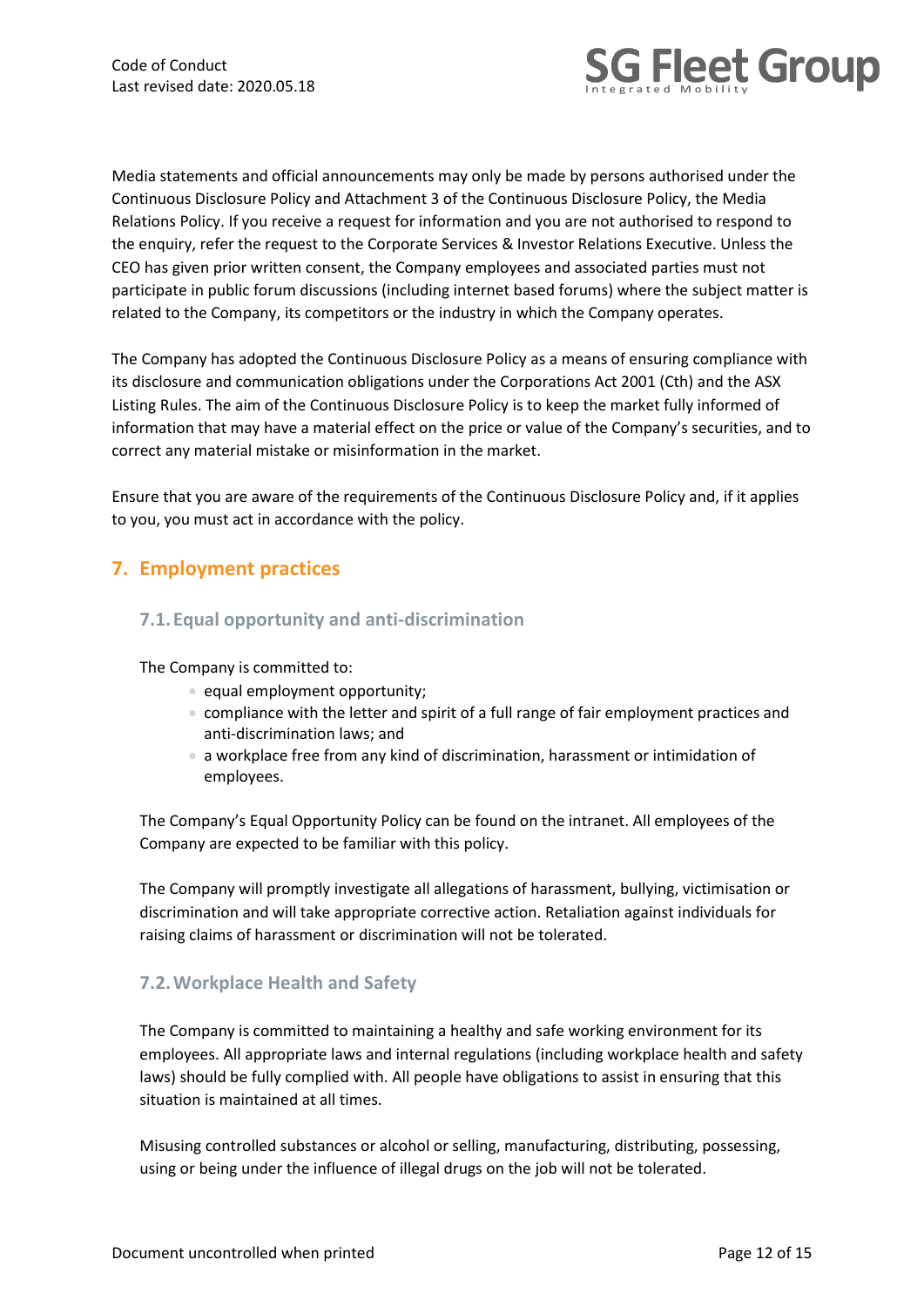

You should familiarise yourself with the Company's drug & alcohol and workplace health & safety policies and all relevant procedures to ensure the workplace is safe and without risk to the health of others and yourself. You should follow any lawful and reasonable instructions consistent with those policies and procedures.

## <span id="page-12-0"></span>**7.3.The Company's reputation**

Employees must not act in any way that could cause harm to the Company's reputation or market position during or after their employment. Employees have a duty to act in a manner that merits the continued trust and confidence of the public.

#### <span id="page-12-1"></span>**7.4.Securities trading**

The Company is committed to upholding fair and ethical securities trading practices complying with all laws and avoiding any conflicts of interest.

Employees must not:

- use any price-sensitive information (which is not generally available to others) in deciding whether or not to buy or sell the Company's securities;
- deal with the Company's securities when in possession of price sensitive information about the Company or any group company which has not been publicly disclosed; and
- act contrary to the Company's Dealing in Securities Policy (which provides guidance on when employees are likely to possess price sensitive information).
- You should familiarise yourself with the Company's Dealing in Securities Policy and ensure you act in accordance with it in conducting any dealing in the Company's securities.

#### <span id="page-12-2"></span>**7.5.Bribes, inducements and commissions**

You must not pay or receive any bribes, facilitation payments, inducements or commissions (this includes any item intended to improperly obtain favourable treatment or avoid unfavourable circumstances). The Company has adopted the Anti-Bribery and Corruption Policy. Ensure that you are aware of the requirements of and act in accordance with the Anti-Bribery and Corruption Policy.

You must not give or receive any unreasonable gifts (see section 3 of this Part B – 'Conflicts of interest') or otherwise act in an unethical way. Remember that agreeing not to act may have the same ramifications as acting in an unethical way.

#### <span id="page-12-3"></span>**7.6.Anti-money laundering and counter-terrorism financing**

You must comply with the Company's Anti-Money Laundering and Terrorism Financing Program, this includes undertaking any Anti-money laundering and counter-terrorism financing training which applies to your role.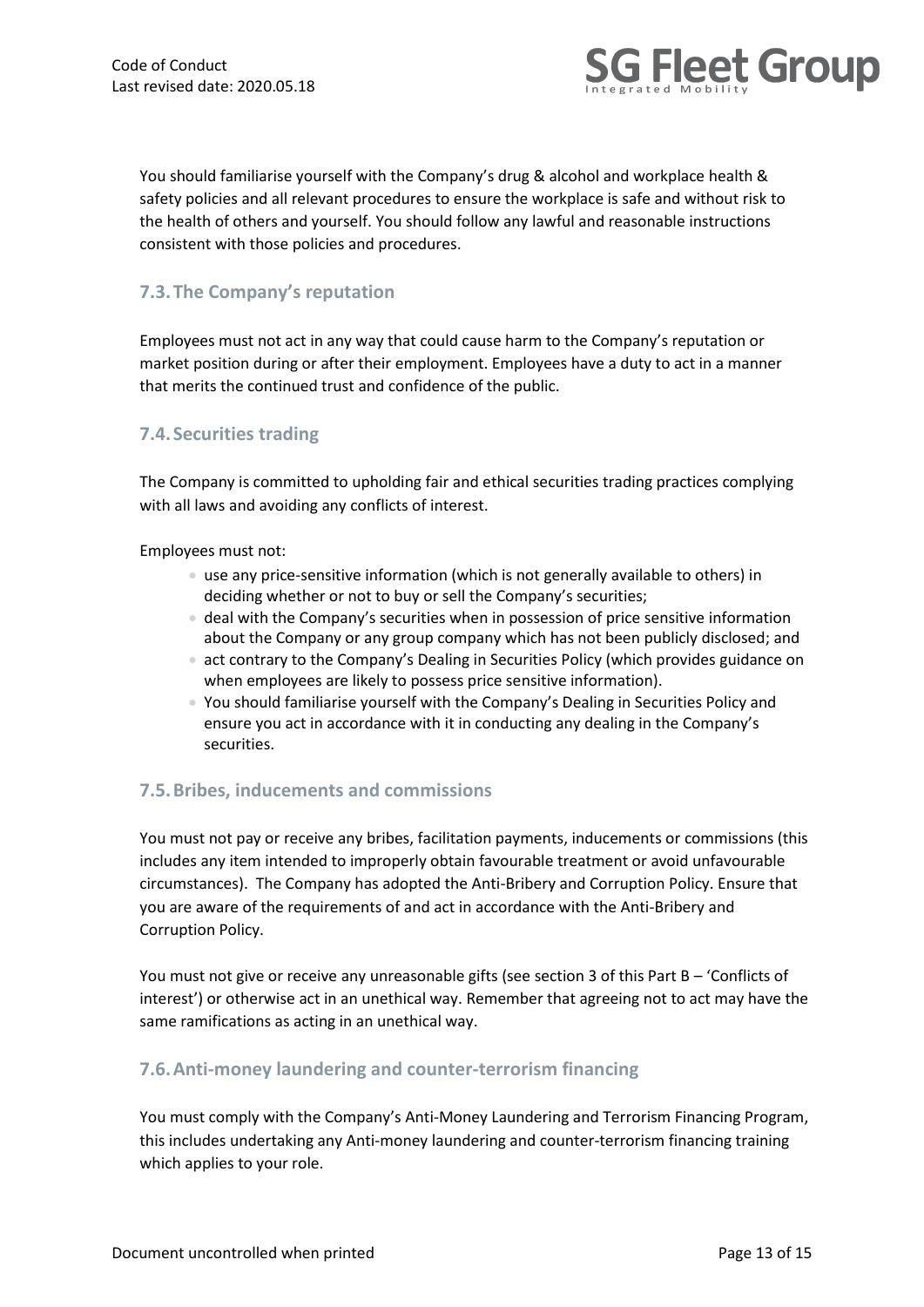

The Company has established an e-training module for the delivery of anti-money laundering and counter-terrorism financing awareness training. This training module must be completed within 8 weeks of commencing your employment with the Company and at least annually after that.

The Company's Anti-Money Laundering and Counter-Terrorism financing Program has specified some roles in the Company as "high risk". If you are in a high-risk role, you will be required to undertake additional training on a periodic basis.

If you are in a role that is responsible for completing processes mandated by the Company's Anti-Money Laundering and Terrorism Financing Program, you may also be required to undertake role-based training relating to those processes.

## <span id="page-13-0"></span>**8. Community**

#### <span id="page-13-1"></span>**8.1.Contribution to the community**

The Company is a responsible corporate citizen and actively supports the communities in which we live and work. Each employee is expected to uphold the Company's commitment to pursue good corporate citizenship while engaging in its corporate activity.

You must abide by all local laws and regulations, and are expected to respect and care for the environments in which the Company operates.

As a member of the Australian Fleet Lessors Association (AFLA), the Company employees, directors and officers must also observe AFLA's Code of Practice which can be found at www.afla.com.au

The Company supports and encourages you to actively contribute to the needs of the community. If you wish to make such a contribution (such as donations or sponsorship) on behalf of the Company, please contact the Marketing team.

#### <span id="page-13-2"></span>**8.2.Environment**

The Company is committed to doing business in an environmentally responsible manner and identifying environmental risks that may arise out of its operations.

If you are aware of, or suspect an action that is not environmentally responsible or in breach of the applicable laws and regulations, report the matter in accordance with section 4 of Part  $A -$ 'What to do if you suspect the Code has been breached'.

#### <span id="page-13-3"></span>**8.3.Politics**